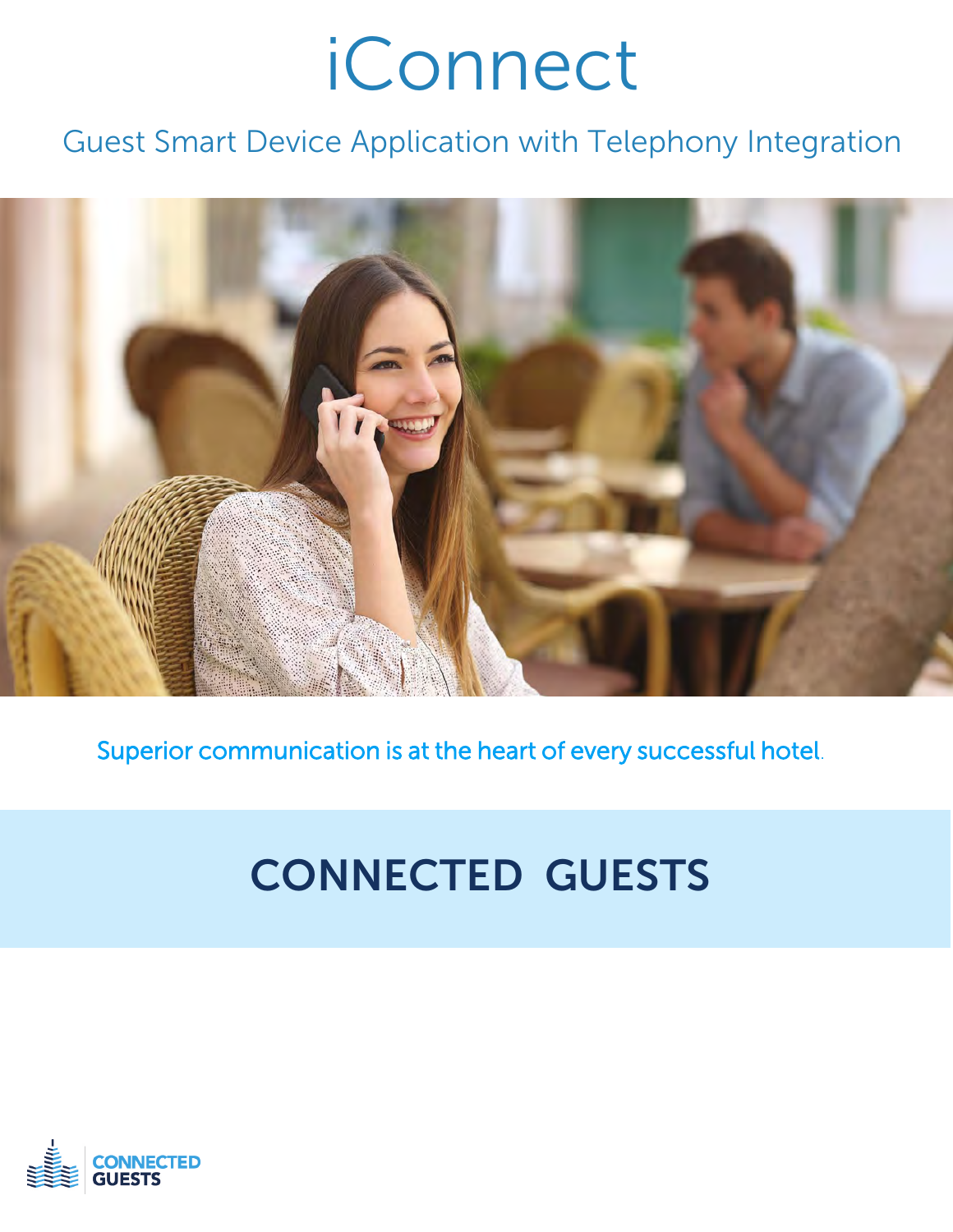The class leading Hospitality Applications Suite is transforming hotel operations and guest experience. Connected Guests customers enjoy freedom of deployment, extending to cloud and protecting investment in technology. Our focus on 'Mobile First' is set to change the way hotels across the globe do business.

Today's hotels aren't just selling rooms, they are selling experiences. And with increased competition it's become even more important for hoteliers to differentiate themselves by providing exceptional guest experiences. One key differentiator is to offer a way for guests to use their preferred method of communication - their mobile phone. iConnect enables hotel guests to use their own personal mobile devices to make and receive calls over the hotel's WiFi network. The guest's mobile device becomes an extension of the hotel's voice system to improve guest mobility, increase connectivity between the guest and hotel and provide revenue opportunities for hotels.



#### Increase connectivity between guest and hotel

Connecting with guests during their stay is important and since guests are mobile, hotels need to think mobile. With iConnect, hotels can contact guests anywhere on the hotel property including the golf course, hotel restaurants, spa, pool and so forth. The guest's mobile becomes an extension of the hotel PBX, making it simple for the hotel to contact the guest. Guests can use their mobile device to request hotel services including wakeup requests, housekeeping, room service, and maintenance requests.

#### Telephone revenue opportunity

Hoteliers are always looking for new ways to upsell to their guests. With iConnect, hotels can do this easily by offering call bundles to capture telephony revenue. Another option, which has become increasing popular as mobile device usage continues to grow at a strong pace, is to upsell hotel services via proximity and location awareness. For example, when a guest is walking through the hotel, hoteliers can promote the spa or hotel restaurant by pushing special offers to the guest's mobile device.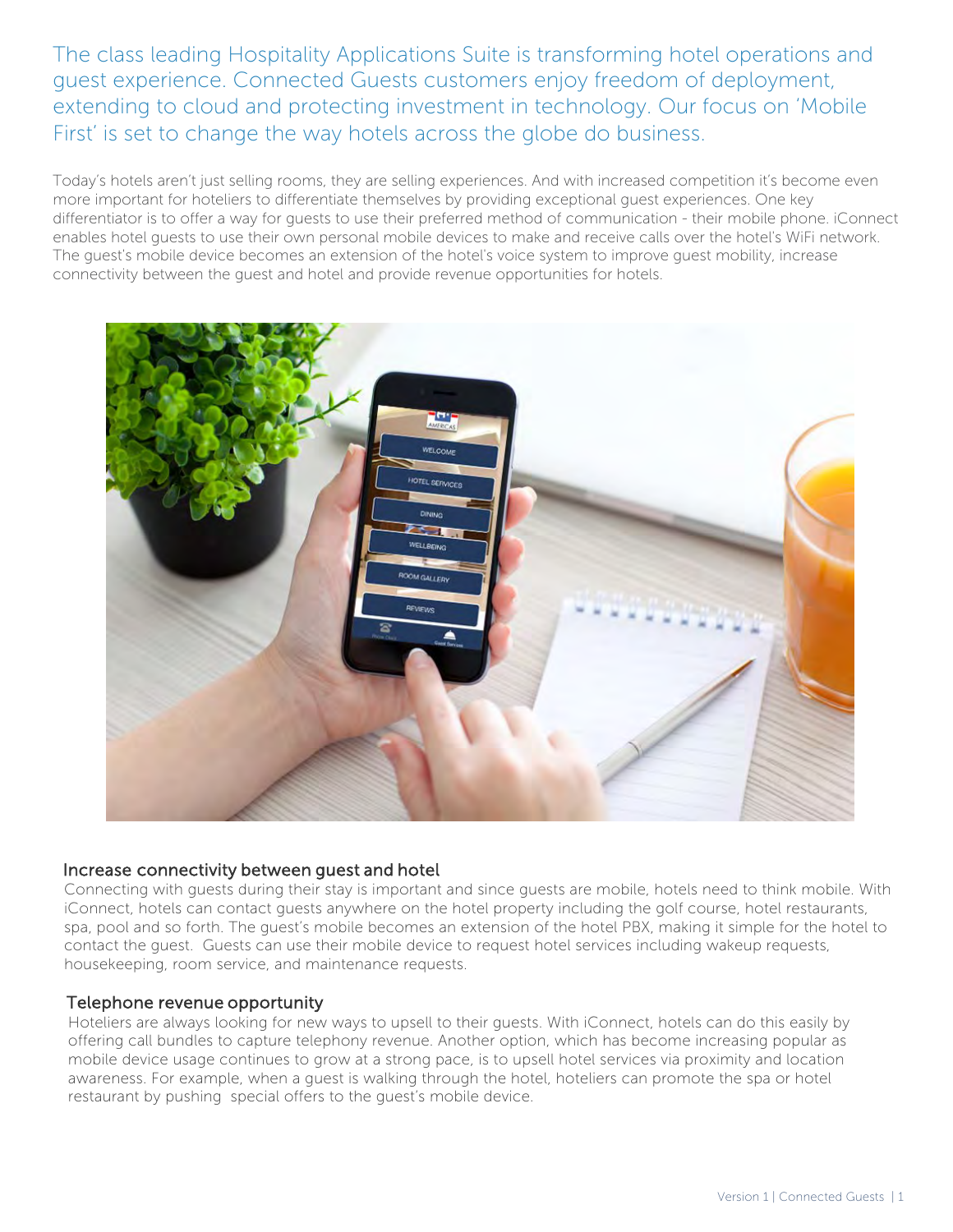



| <b>Overview</b> | Secure SIP telephone client                                      | <b>Connectivity</b>   | Content available off line                            |
|-----------------|------------------------------------------------------------------|-----------------------|-------------------------------------------------------|
|                 | Location aware                                                   |                       | Embed external web page links                         |
|                 | Simple registration and authentication process                   |                       | SIP client only or combined option with quest content |
|                 | Native XML content                                               |                       | Up to three devices per room license                  |
|                 | Embedded browser content                                         |                       | SIP trunk connected to PBX                            |
|                 | Provide customized guest content                                 |                       | SIP gateway appliance or virtual deployment           |
|                 | Authentication via PMS interface                                 |                       | Direct PBX integration available                      |
|                 | Android support ™                                                |                       | iCharge integrated                                    |
|                 | iOS support™                                                     |                       | InnLine integrated                                    |
|                 |                                                                  |                       |                                                       |
|                 |                                                                  |                       |                                                       |
| Administration  | Communicate with guests anywhere in the hotel<br>across the WLAN | <b>Guest Features</b> | Incoming/Outgoing calls via PBX                       |
|                 |                                                                  |                       | International travelers can avoid roaming charges     |

Administration license with staff content Maid status

Information broadcast via URL re-direction

Upsell hotel services via proximity and location awareness

both on incoming and outgoing calls

Communicate between guests and staff over the WLAN

Access to speed dial list

Access to guest messaging and wakeup management

Guest services delivered to a smartphone or tablet